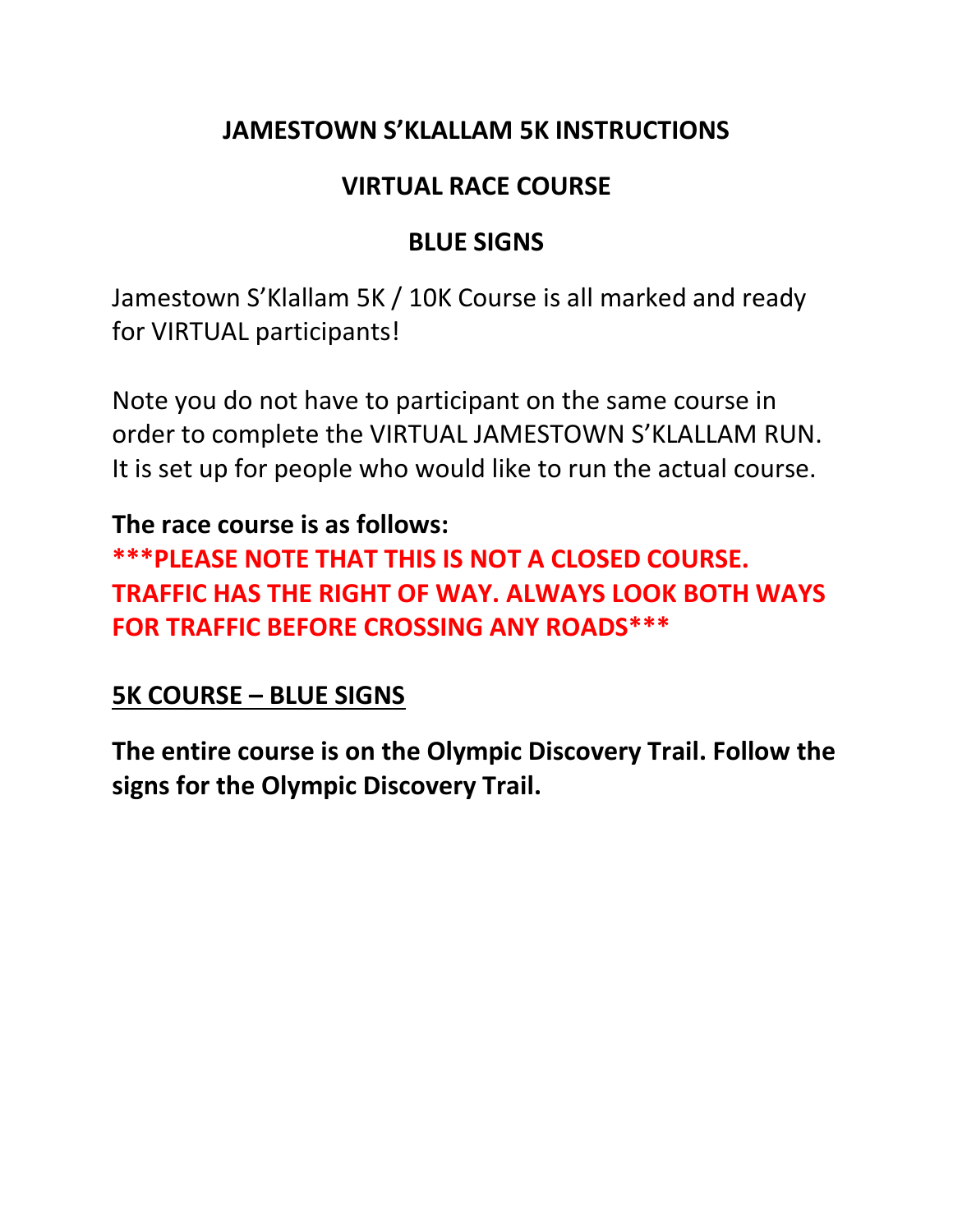

**- Start at the Jamestown Tribal Campus just to the west of the tunnel (same starting line as 2019).**

**- Run west (towards Sequim) on the Olympic Discovery Trail. You will be running on the Old Blyn Road. Be cautious of cars on the road.** 

**- Turn left at the end of Old Blyn Road to stay on the Olympic Discovery Trail.** 

- **- Cross over Corriea Road.**
- **- Mile Marker 1 will be on the right after Corriea Road.**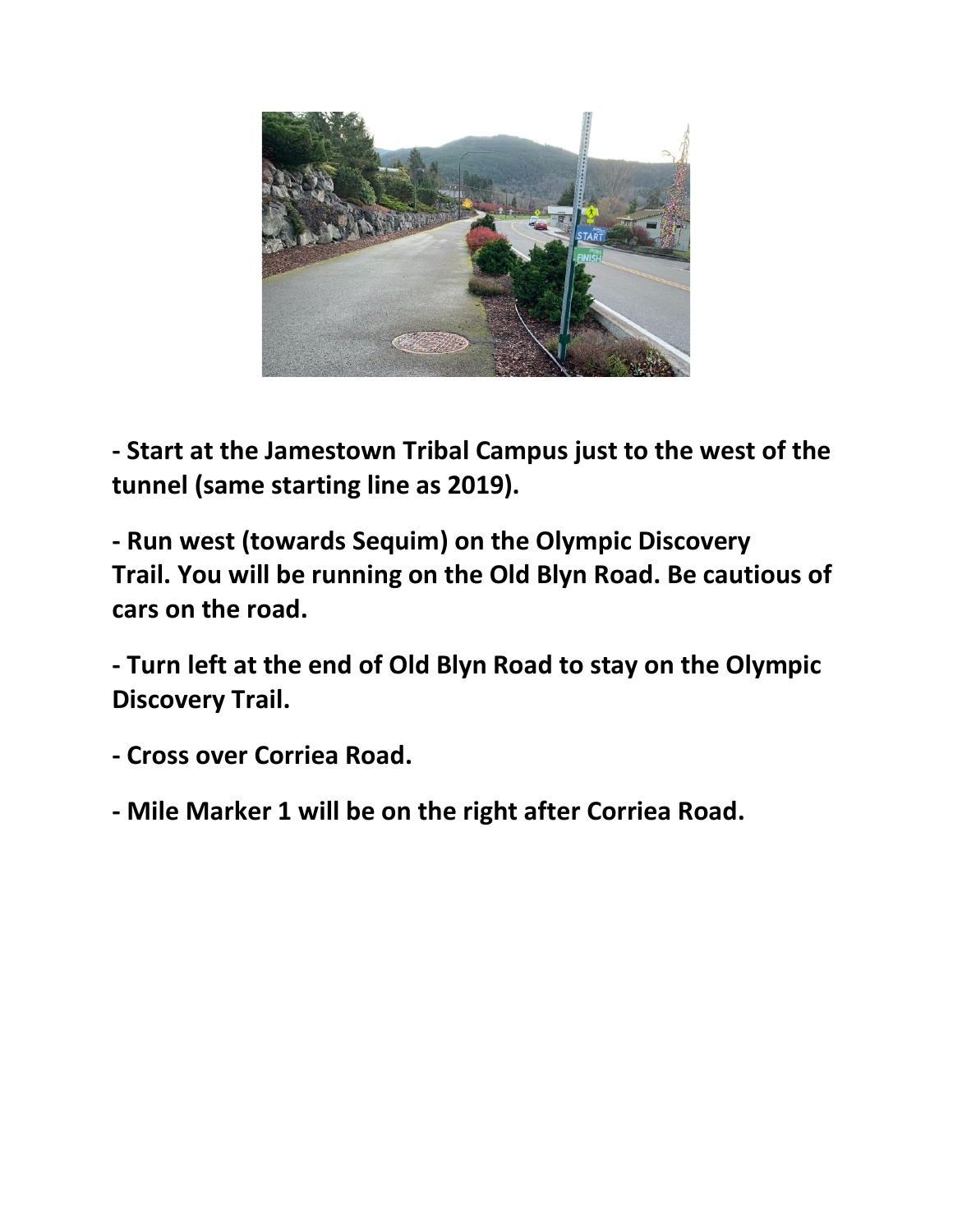

**- Continue on the Olympic Discovery Trail.** 

**- PLEASE BE CAREFUL WHEN YOU GET TO THE HAZARD SECTION OF THE TRAIL. IT IS MARKED WITH CONES AND SNOWFENCING.** 



**- The 5K Turnaround will be just after the yellow bollard and the start of Dawley Road (right hand side). -Turn around and head east back towards Jamestown S'Klallam Tribal Campus the same way that you came.**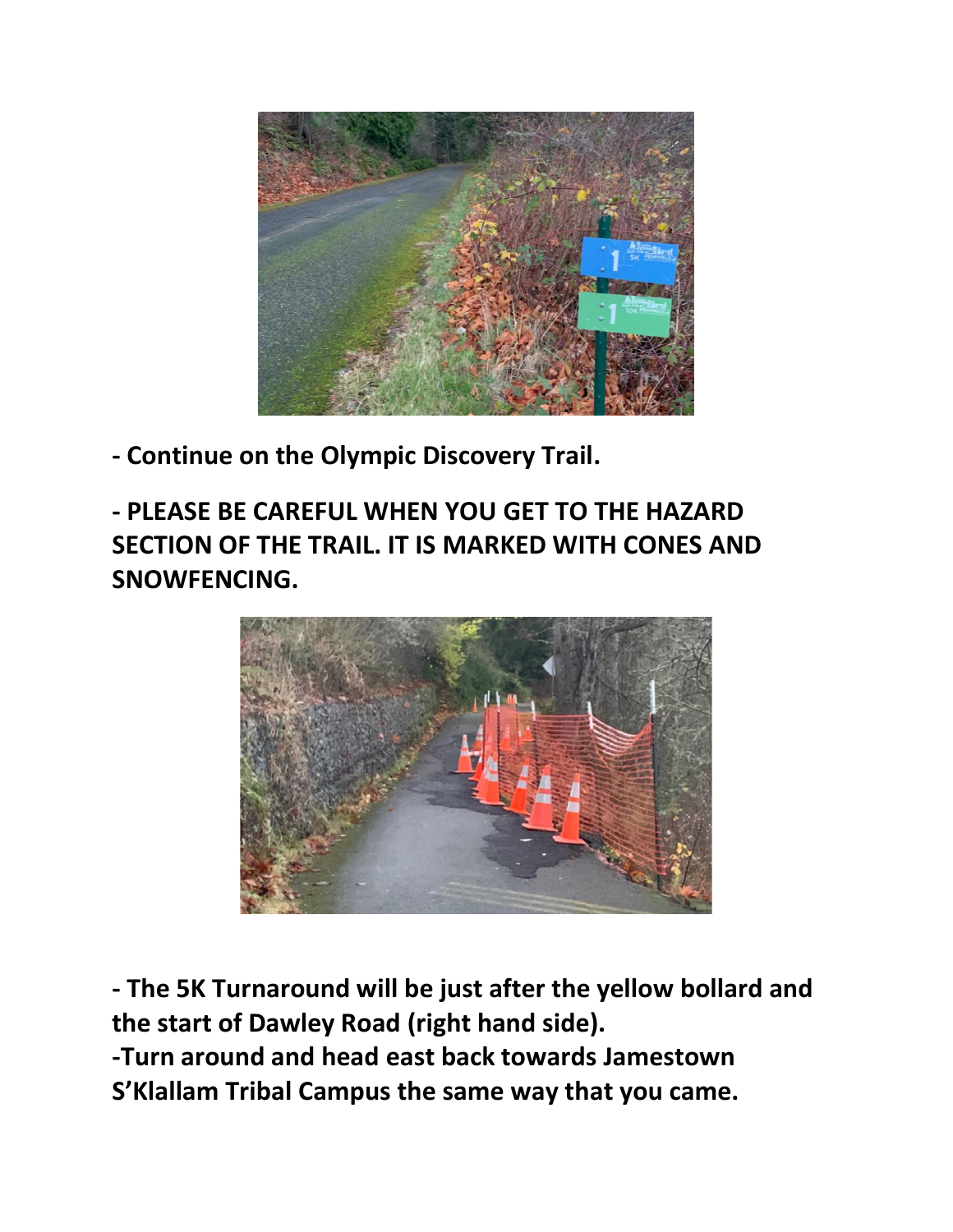

**-Mile 2 is on the right hand side of the Olympic Discovery Trail**



**-Cross over Corriea Road. Stay on Olympic Discovery Trail.** 

- **- Turn right onto Old Blyn Road (you share this road with cars).**
- **- Mile 3 will be on your right just before the restroom building.**